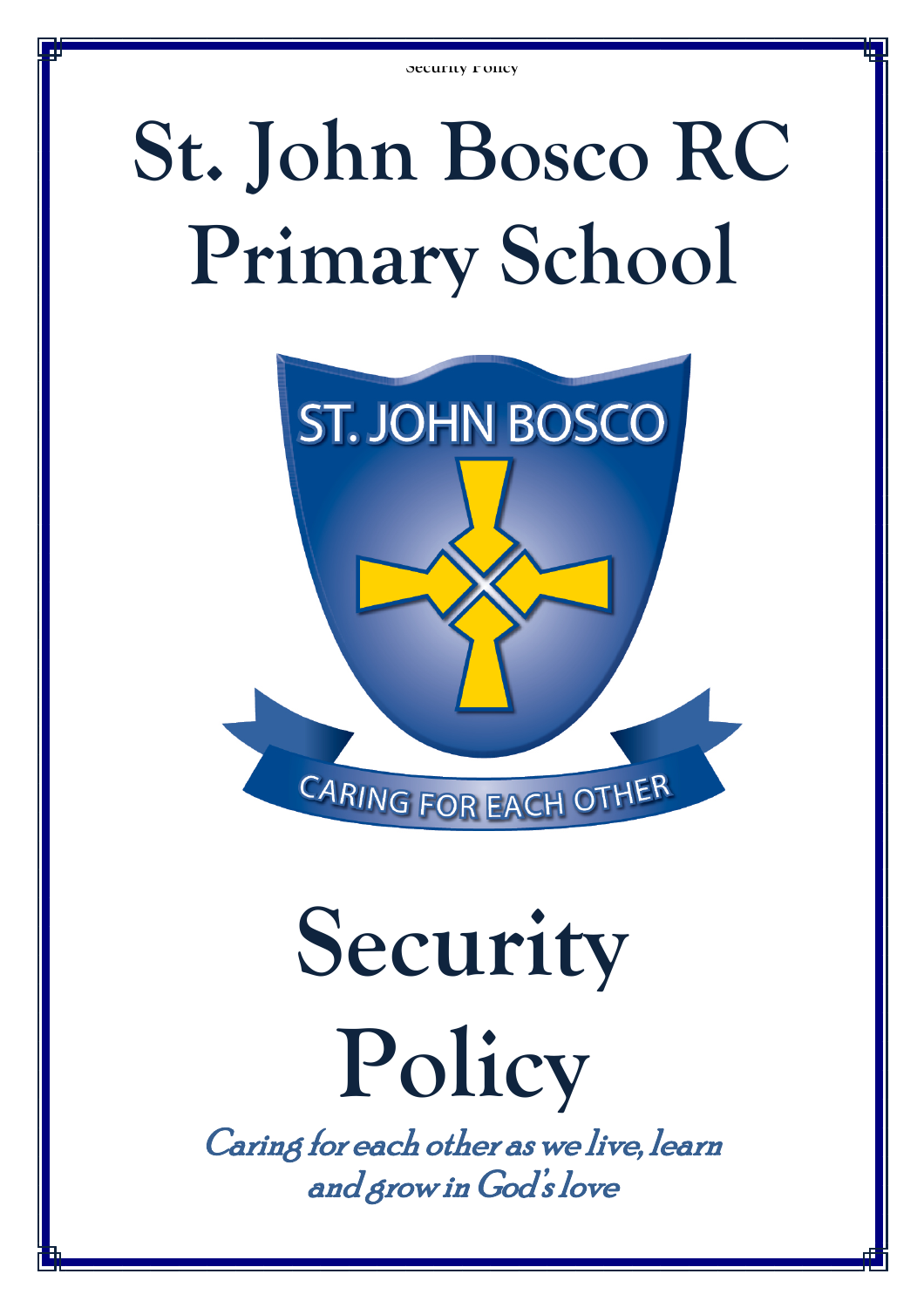# **CONTENTS**

# **Policy**

Mission Statement

## **Sections**

- 1. Introduction
- 2. Roles and Responsibilities
- 3. Monitoring and Review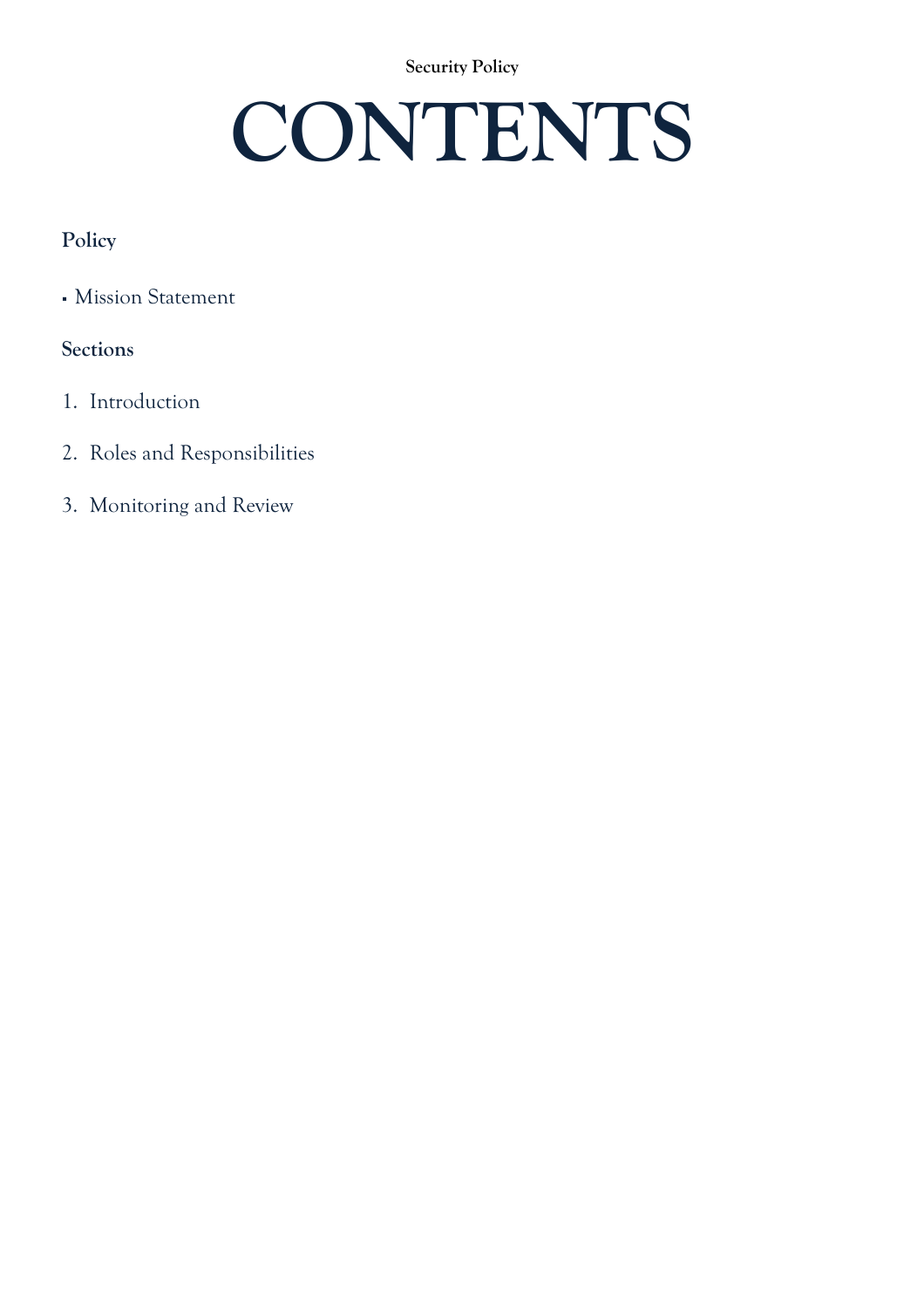#### **COVID19 PANDEMIC**

Due to the COVID19 pandemic many of our routines, systems and procedures have been adjusted to keep everyone safe.

- A staggered approach to pupils entering and leaving the school building was implemented from September 2020.
- Each year group has their own drop off and pick up time which parents are aware of.
- Pupils will only be dismissed to a known adult staff will challenge any unknown person.
- New signage is displayed both inside and outside of the school building to direct pedestrians, remind everyone to keep a 2m distance where possible and to keep everyone safe.
- Parents are no longer allowed inside the school building and must make an appointment by telephone.
- Any child attending an appointment or going home sick during the school day will be delivered to their parents outside of the main building.
- Access to the school site is limited to parents, delivery of consumables and pre-arranged visitors.
- Access to the school building is closely monitored and only visitors who are pre-arranged will be allowed access to the building.
- The school's Fire Safety plan has been adjusted to reflect the current situation.
- Safeguarding procedures remain in place. School has 1 DSL and 3 Deputy DSL's ensuring adequate cover at any one time.
- Access by contractors to the school site is closely monitored and supervised and an appointment must be made. A face covering should be worn when on the school site.
- Our COVID Risk Assessment is revisited regularly and any adjustments are made as and when they are deemed necessary.
- We work closely with the Local Authority and DfE and follow all Government guidelines.
- All incident reporting systems remain in place for all accidents, incidents and concerns.

This policy will be monitored and reviewed by SLT and Governors as and when it is deemed necessary throughout the duration of the Pandemic.

#### **1. Introduction**

This policy will be regularly monitored and evaluated to ensure its effectiveness in providing a safe and caring environment for everyone in our school community. The security measures introduced will not only support the school in ensuring the care and safety of pupils and staff but also enhance the learning and teaching opportunities for our pupils by minimising disruptions to classroom routines and maximise learning and teaching time.

#### **2. Roles and Responsibilities**

Overall school security is the responsibility of the employer. At St John Bosco RC Primary School, this is the school governing body. The Head Teacher is responsible for implementing the security policy.

## **Governing Body**

The Governing Body of St John Bosco RC Primary School has drawn up and agreed the Security Policy with the school community.

## **Head Teacher**

The Head Teacher at St John Bosco RC Primary School is responsible for implementing the Security Policy. They will ensure that standard procedures are in place to minimise risk and that all staff are fully aware of the security arrangements and of their own responsibilities, receiving such training as is necessary to fulfil those responsibilities. The Head Teacher should ensure parents and older pupils are fully informed of the security policy and should be encouraged to help. The school undertake an annual review of security risk assessments and undertake regular routine security checks. Advice is obtained from the Local Authority on security matters and all crimes are reported to the Police. The Head Teacher reports regularly to the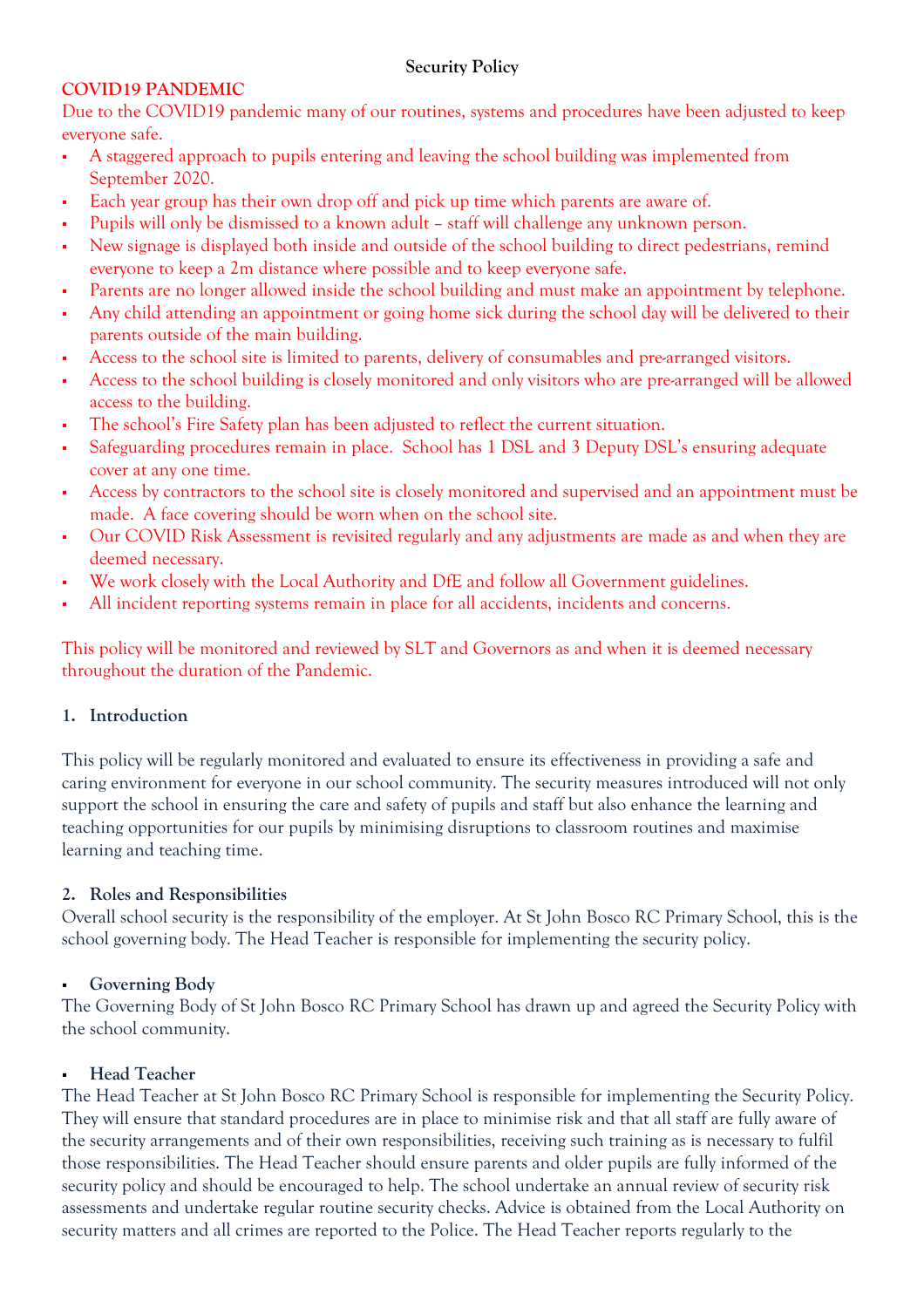Governing Body. The Head Teacher is responsible for the security of the premises during the school day; in their absence the Deputy Head Teacher assumes this responsibility.

#### **Staff**

Teaching and non-teaching staff should be fully cognisant of the security procedures and know how to: protect pupils from harm guard against assault safeguard property contact the police/emergency services. New staff are informed of the school's security policy and of their responsibilities before taking up their post.

#### **Site Manager**

The Site Manager is responsible for the "hands-on" security of the school, for example unlocking and securing the school site and buildings during the week and pre-arranged out of hours community use.

#### **Pupils**

As the children progress through the school, they are made increasingly aware of the security procedures. They should be encouraged to assist with these procedures when possible. The pupils will be taught about personal safety and social responsibilities.

#### **Pupils of Special Concern**

The Head Teacher is aware of any special concerns regarding pupils (e.g. pupils on the Child Protection Register/ looked after children/those who may be abducted/ those who may run way and any who are subject to Care Orders) and parents and outside agencies have a responsibility to ensure that this information is shared with the school. Relevant teachers will be informed in confidence, of any pupils who require special care and sensitivity.

#### **Parents**

The parents of pupils at St John Bosco RC Primary School are kept fully informed of security procedures, and of their responsibilities when visiting the school.

#### **Police/Local Community**

St John Bosco RC Primary School values co-operation from the local police and community in assisting with security arrangements for the school site and the surrounding area. The school communicates with the local neighbourhood community officers on security matters. Local residents are encouraged to report incidents directly to the police. The Police are called immediately if there is an incident of a violent, aggressive or abusive nature. The Police should be called immediately when a child goes missing, for example after school. Do not wait until a search has taken place.

Health and Safety Services, with assistance from the Police and the Local Authority will keep local schools informed of current matters of concern, for example if a stranger is spotted loitering outside the school.

#### **Security Strategies - Control of Access**

St John Bosco RC Primary School has a policy of welcoming visitors; however, we realise that problems can occur with angry parents, disaffected young people, criminal trespass or even child abduction or assault. To minimise the risk to the school community, especially the children, we have introduced procedures to limit access to the school site.

#### **School Grounds.**

Security fencing bounds the perimeter of the school grounds, and access to the school car park is restricted to staff, contractors and deliveries. The car park gates are closed between 8.30am and 9.15am and 3.00pm – 3.45pm to discourage entry by pedestrians who should enter via the main pedestrian gates. All children enter the school grounds via the Foundation Stage pedestrian gates. Visitors and late arrivals should enter through the front entrance, reporting directly to the administration office, signing-in and presenting credentials. Parents are not allowed to drive their cars into the school car park. Parents are asked to wait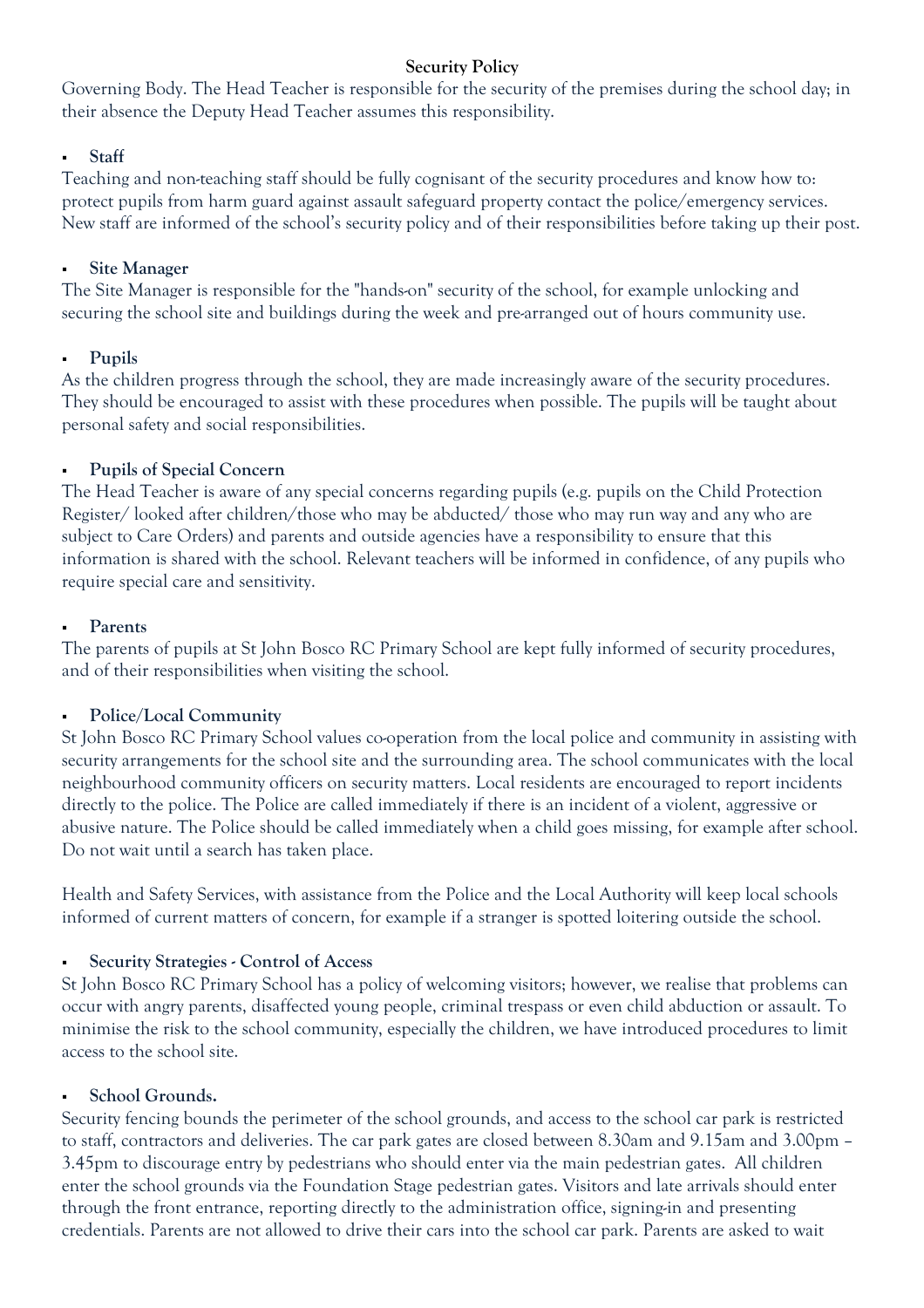outside in the playground when collecting their children and should not be encouraged to enter the school buildings before 3.15pm. If parents/guardians want to meet with staff, appointments should be made with the administration office. When attending appointments, parents/guardians should enter through the main entrance and sign-in. If a stranger is seen on the school grounds, a member of staff should establish his or her identity and the reason for the visit. All legitimate visitors will have entered the building via the school office and will be given a visitors badge. If the reason is not legitimate, the stranger should be asked to leave.

#### **Access to the School Building(s)**

Access to the main school entrance is via doors controlled from inside the building. All staff members have a key fob which allows them external access to the school. Internal doors into Key Stage 1 cloakroom and the school hall are fobbed entry access and staff have a separate key fob for internal access through these areas. Staff should ensure that all external doors are always closed when not in use. All visitors to the school should report to the office, which is clearly signed. In the first instance, a member of admin staff will meet visitors; they will be asked to sign in and give the reason for their visit. Visitor badges will be issued. A member of admin staff will then escort visitors to the member of staff requested – or to the Staff room to wait while the member of staff is contacted. The member of staff then comes to collect the visitor. All visitors are expected to sign-in and wear a badge (Either their own or a school visitor badge) before they are allowed into the main part of the school. No visitor is given unrestricted access to the school; this includes parents. All children and staff are alert to unrecognised adults in school. Children should report strangers to the nearest member of staff. If a stranger is noticed in school, staff should establish his or her identity and reason for the visit. If, at any time, an unsatisfactory reason is given, or proof of identity cannot be produced or a visitor badge is not worn then the member of staff concerned should ask for assistance from the nearest colleague. The unauthorised person is asked to leave and escorted from the premises, as they are committing a trespass. If that person refuses, becomes aggressive or damages property, no attempt should be made by staff to eject the intruder and the police should be called immediately. Parents have permission to enter the school premises. However, they should act as any other visitor to the school, complying with the appropriate school arrangements. They should not roam at will around the school, enter classrooms or interfere with members of staff carrying out their professional duties. If parents wish to take their child/children out of school during the school day, they should report to the administration area and sign their child out of school in the appropriate book. A request to take a child out of school should normally be made in advance via the school office. Admin staff will inform the class teacher in advance.

#### **Trespass**

St John Bosco RC Primary School is not a public place to which any member of the public is entitled to have access. Any person who enters without permission is a trespasser; trespassers are asked to leave. If a parent is causing a disturbance, becoming abusive or violent towards a pupil, member of staff or another parent, the Head Teacher might revoke the parent's permission to be on the premises by taking the following action:

- The parent can be asked to leave and will be told 'I am revoking (withdrawing) your permission to be on the school premises.
- If the parent still refuses to leave willingly, the Police are called.
- A formal letter from the Head Teacher/LA or Governing Body will be issued, confirming the parent's permission to visit the school has been revoked for a fixed period. Formal notification is important, as their human rights are being affected.
- $\bullet$  The police should be called immediately if there is an incident that is causing concern of an aggressive, abusive or violent nature.

#### **Entering and Leaving School**

All children enter and leave the school by their Key Stage doors. The front door is to be used only if a child arrives after 9.00am, when they should report to the office. All parents are asked to wait outside the school building.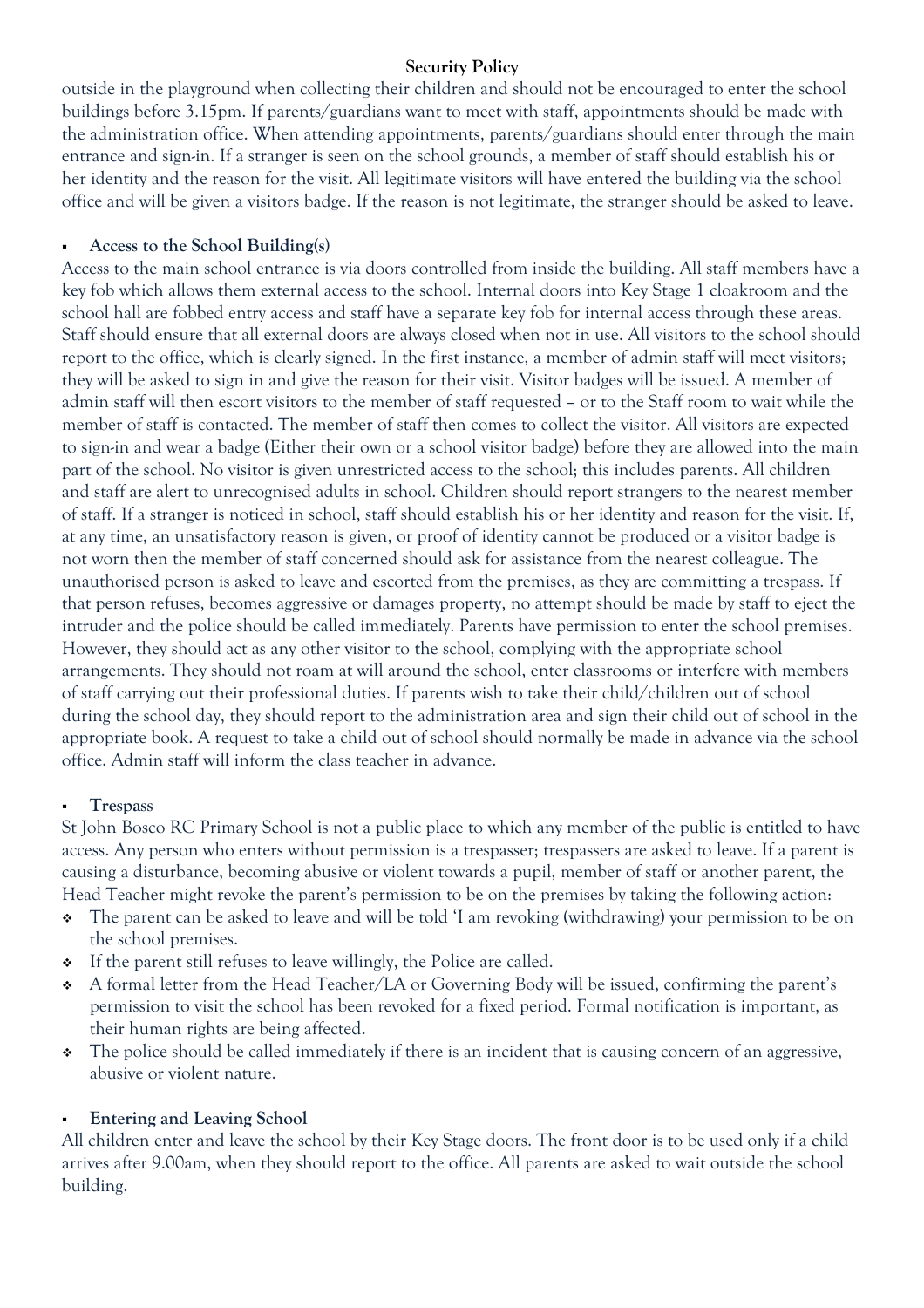#### **Supervision of School Grounds**

Teaching staff are requested to be in their classrooms at 8.55am so that parents can leave their child in safety. The Site Manager makes sure that the outside doors are closed securely at an identified time, shortly after 9.05am. Children are supervised at all times when in the playground(s). Supervision is by teachers and support staff at morning and afternoon breaks and by the Midday assistants, Senior Leaders and support staff at lunchtime. If a teacher requests that a pupil remains in class for any reason then it is the class teacher's responsibility to supervise that pupil. It is always advisable for staff to ensure that they are not alone with pupils for any length of time. It is good practice to always have another person present at all times to safeguard both staff and pupils from sensitive situations. Pupils must not be left alone in classroom areas, or shared areas such as the Library.

#### **Leaving School at the End of the Day**

At the end of the school day, the children leave by their Key Stage door. All of them know that, if the adult who should collect them has not arrived, they should come straight back into the building and stay with their teacher or report to the main entrance. After ten minutes, if no one has arrived, the office will telephone parents to see what the delay might be. The child stays in the main entrance until an authorised adult arrives. No child is allowed to leave unless we are sure they are safe.

#### **Leaving School during the Day**

No child is allowed out of school for an appointment during the day, unless a known adult arrives to collect him or her and reports to the office first. Prior notice should be given to the school.

#### **Educational Visits**

Staff will closely supervise pupils during educational visits. The wearing of school uniform may be requested on all school visits unless the activity is such that alternative clothing would be more suitable. The school should be contacted if any pupil is injured or the party is likely to be delayed e.g. if the coach breaks down. Parents will then be informed accordingly. A member of staff who will remain there until the child's parents arrive will take any pupil requiring medical attention to a hospital.

#### **Security of Personal Property**

Children should not bring anything of value to school. If a child brings their mobile phone to school it must be handed into the school office and collected at the end of the school day. Individual staff are responsible for their own property. It is advised that staff do not bring large amounts of cash nor expensive/valuable items into the workplace. Mobile phones, wallets, handbags etc. should never be left unattended – they should be kept on the person or secured away in lockers/safe.

#### **Security of Equipment and Cash**

Portable ICT equipment (e.g. laptops, digital cameras, iPad etc.) are not to be left unattended in an insecure classroom or office. Such items must be locked away. All monies collected by staff must be sent to the school office immediately for recording and banking. Money is banked as soon as possible. The school has a safe for the storage of money. When dealing with sums of money, the personal safety of staff is paramount and staff should never place their own personal safety at risk.

#### **Security of Building**

An effective monitored intruder alarm is in operation. This is always set when the school is empty. Security lighting has been installed. It is the responsibility of the site manager to ensure that all classrooms and offices are secure, the external doors and windows closed and locked, shutters are dropped and equipment switched off, before leaving the premises. The Site Manager is also responsible for locking the gates and setting the intruder alarm at the end of the day.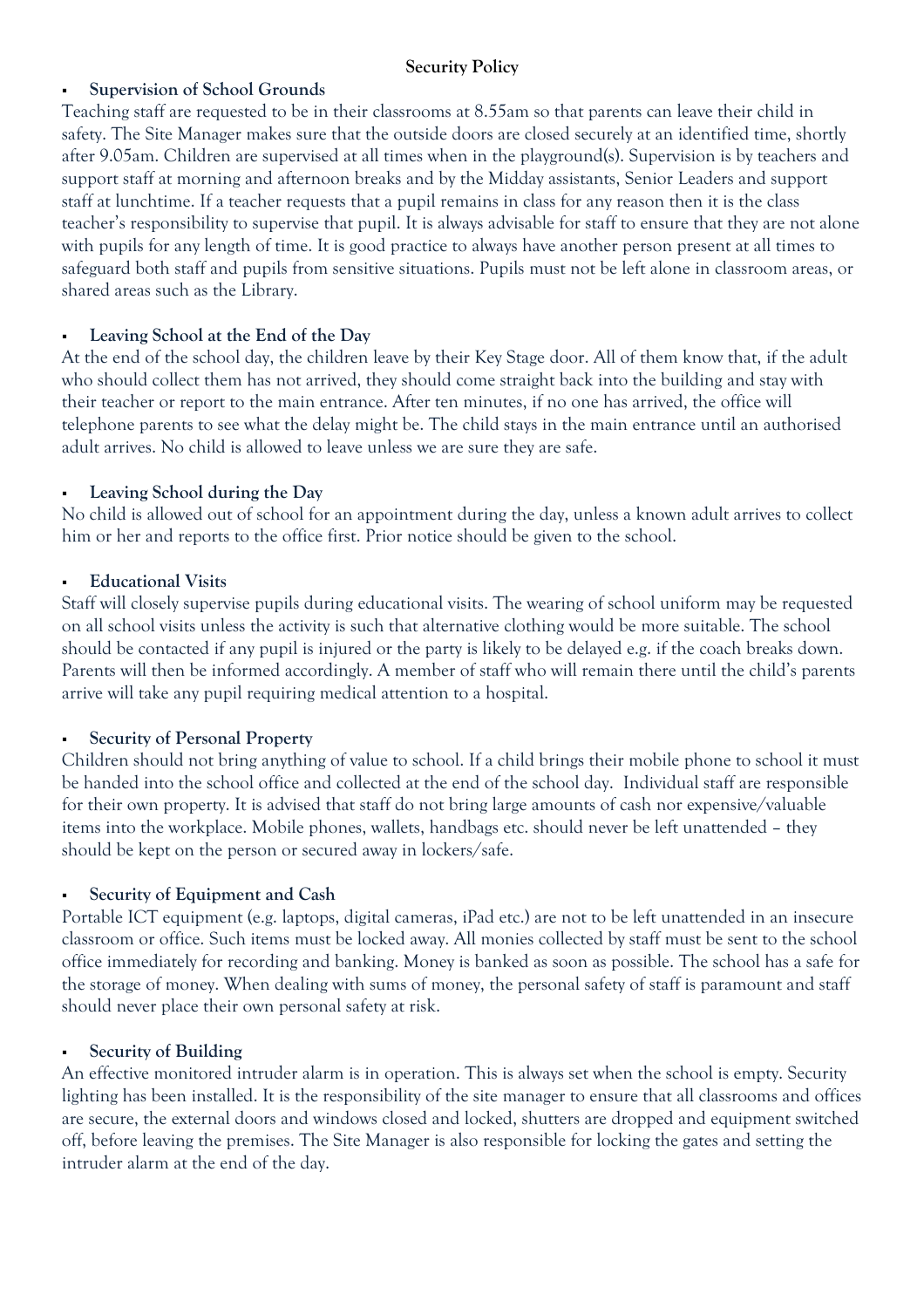#### **Safety of Key Holding Staff**

Key holders called to the school premises in answer to the intruder alarm must not enter the school premises unaccompanied. The Head Teacher and Site Supervisor are designated key holders and are responsible for the security of the building.

#### **Site Supervisor**

It is the responsibility of the site supervisor to check daily that all locks and catches are in working order, that the emergency lighting is working and that the fire alarm has no faults. The intruder alarm will also be checked, regularly maintained and results documented. These systems are monitored by AWM and the Local Authority. Before leaving the premises, the site manager has a duty to ensure that all the windows are closed, that the doors are locked and secure, blinds/shutters are closed that the intruder alarm is set and that all gates are locked.

#### **Contractors in School**

When contractors are working in St John Bosco RC Primary School, the following precautions should be taken: The school will provide all contractors with relevant information regarding the building, such as the local asbestos management plan, asbestos locations, fire and emergency plans and details of first aid provision. When on the school site, contractors must sign in. Badges identifying the company, for which they work, should be worn at all times. Contractors working on site will be subject to a specific risk assessment detailing how segregation between workers and pupils will be achieved. If contractors have to work in areas where pupils are present, pupils will always be under the direct supervision of a school staff member. Contractors will be expected to comply with acceptable and expected behaviour policy towards pupils.

#### **Access Outside School Hours**

On occasion, staff and/or contractors may require access to the school out of normal school hours, in the evenings or at weekends and in the holidays. St John Bosco RC Primary School is aware that some staff are working on the premises before and after school and their security has to be safeguarded. No person should be in school on their own, if at all possible. If this is unavoidable, all the doors should be locked and the staff member should have access to a phone.

Specific risk assessments and procedures for lone working are in place within the school and are reviewed annually. Curtains and shutters should always be closed in the evening, but especially if staff are working late.

#### **Fire**

At St John Bosco RC Primary School, we acknowledge that one of the most serious threats is arson and to reduce the risk, we take the following precautions: Automatic fire detection and fire alarm are in place throughout the school. These are tested regularly and the results documented. Fire drills take place each term. All fire exits are kept clear at all times and neither left open, nor locked from the inside. The school grounds are kept clear of litter and movable objects that could be used to start a fire. The school refuse bins are secured and are held away from the building.

#### **Bomb Threats**

Any warning St John Bosco RC Primary School receives about such a threat is treated seriously, with the safety of the pupils and staff paramount. If a bomb threat is received the school should be evacuated immediately according to the emergency plan and the emergency services informed. Staff should be vigilant at all times and report anything suspicious, for instance suspect packets, unrecognised vehicles in the car park or persons in unauthorised areas.